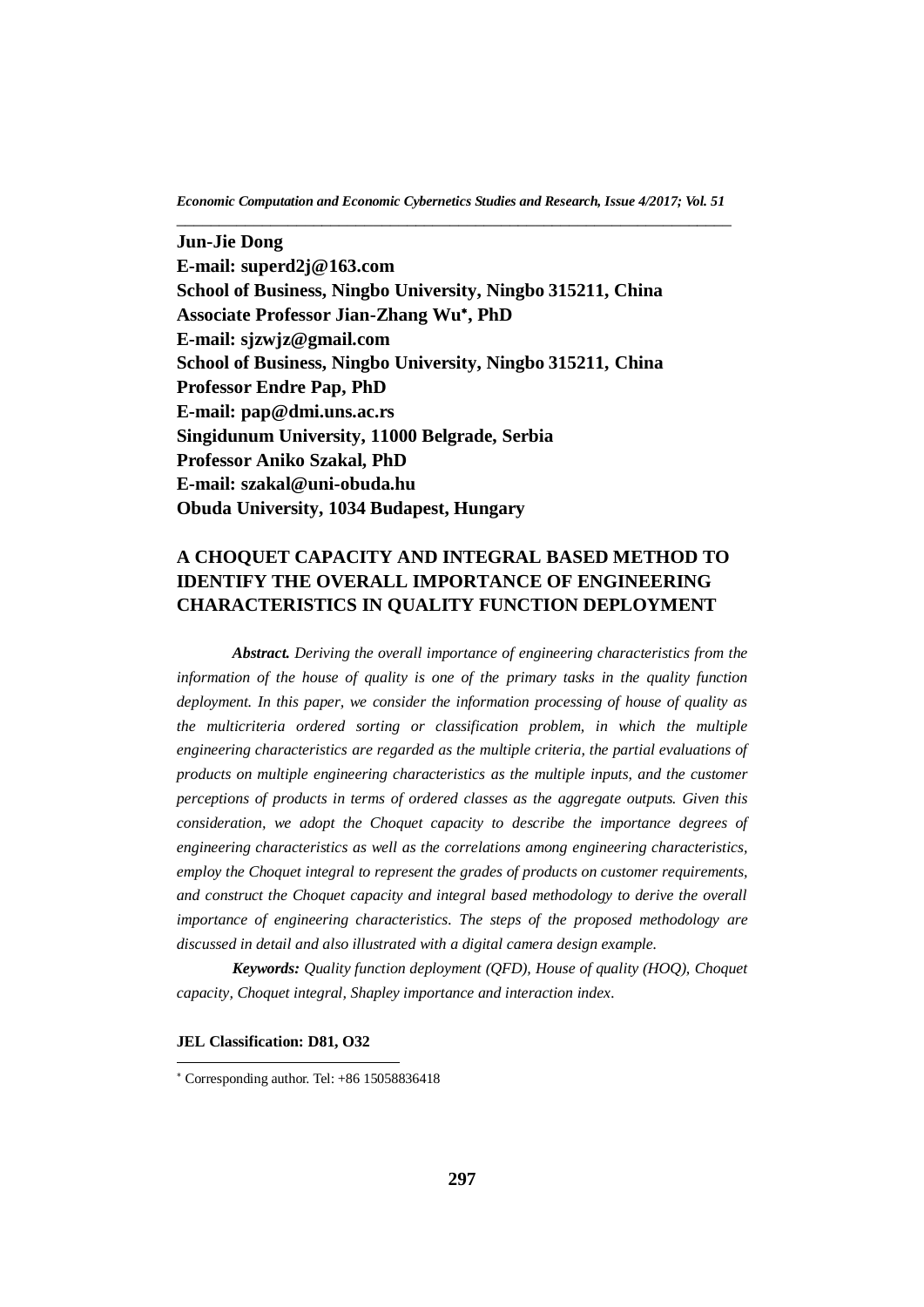# **1. Introduction**

Quality function deployment (QFD) is ''an overall concept that provides a means of translating customer requirements into the appropriate technical requirements for each stage of product development and production" (Sullivan, 1986). Typically, a QFD system consists of four inter-linked phases (Zandi and Tavana, 2011): product planning, part deployment, process planning, and production planning. The output of one phase is employed in the next phase as an input (Liu and Wang, 2010). Generally, QFD utilizes four sets of matrices to translate customer requirements (CRs) into engineering characteristics (ECs), subsequently, into parts characteristics, process plans, and production requirements (Karsak, 2004). The set of matrices used in the product planning phase, usually called the house of quality (HOQ), contains information on CRs and ECs, relationship measures between CRs and ECs as well as correlation measures among ECs and customer perceptions compared to competitors (Chan and Wu, 2005). The HOQ is of fundamental and strategic importance in the QFD system, since the customer requirements for the product are identified, and incorporating the producing company's competitive priorities, converted into appropriate ECs to achieving the desired customer satisfaction level (Chan and Wu, 2005). The HOQ is the engine that drives the entire QFD process (Cariaga et. al., 2007), considerable efforts must be committed to properly acquire ECs in order to keep the company successful (Li et. al., 2012). Following the results from the first phase of the QFD process, similar works are performed in the next three phases. In the product planning phase of the QFD, one of the key results of HOQ is the engineering priority which guides the design team in decision-making, resource allocation, and the subsequent QFD analysis (Chen et. al., 2006). Therefore, deriving the rankings of ECs from input variables is a crucial step towards successful OFD (Chen et. al., 2006).

Usually, in the HOQ, it is assumed that the relationship between the customer perceptions of CRs and the technical performance of the related ECs is linear, and the correlation between one EC and other ECs is also assumed to be linear. That is, these relationships and correlations can be modeled by the linear regression forms (Chen et. al., 2006). However, such linear assumptions are not appropriate in most realistic cases. In this paper, we propose a nonlinear model, the Choquet capacity and integral (Choquet, 1953) based model, to describe these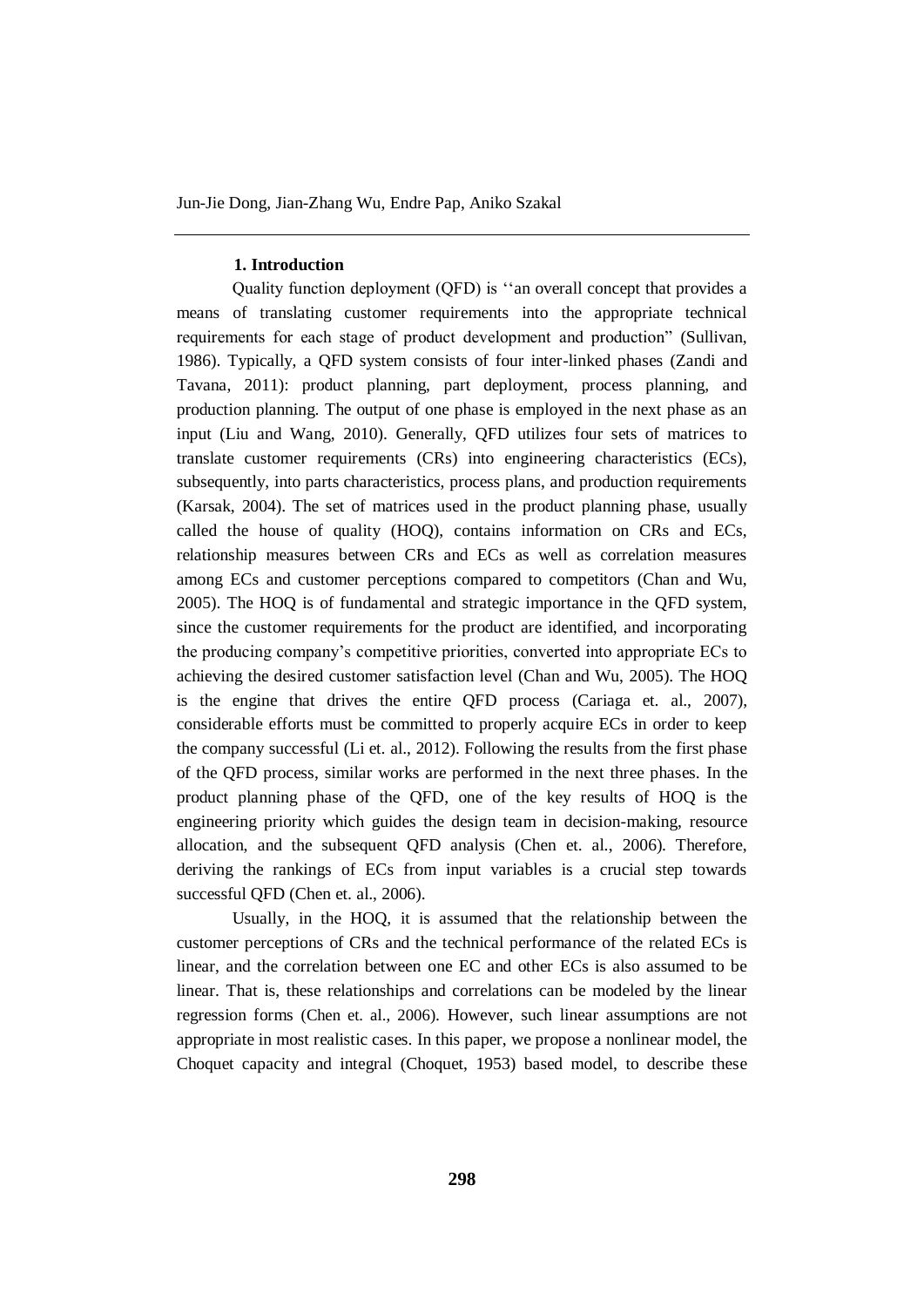relationships and correlations and then to derive the overall importance of ECs from the given information in HOQ. The main reasons for adopting such a model are that, firstly, the Choquet capacity can efficiently describe not only the importance of ECs but also the arbitrary kind of interaction, ranging from redundancy (negative interaction) to synergy (positive interaction), among the ECs. Secondly, in the HOQ, the customer perception is usually expressed and measured by predefined graded classes. For each CR, we can consider those ECs that affect the CR as the sources and the customer perception on this CR as the desired output. In this sense, the information processing of HOQ can be regarded as an ordered sorting (classification) problem in the multicriteria analysis theory. The Choquet integral with respect to capacity has been proved to be an appropriate tool to describe and solve the multicriteria ordered sorting (classification) problem (Grabisch, 1995).

The paper is organized as follows. After the introduction, Section 2 introduces some knowledge about the HOQ, the Choquet capacity and integral, and the TOMASO (Technique for Ordinal Multiattribute Sorting and Ordering) model. In Section 3, we discuss the Choquet integral based methodology for identifying the overall importance of ECs. A numerical example is given to illustrate the proposed methodology in Section 4. Finally, we conclude the paper in Section 5.

# **2. Preliminaries**

# **2.1. The house of quality (HOQ)**

In the product planning phase of QFD, the house of quality (HOQ) matrixes, as named by Hauser and Clausing (Hauser and Clausing, 1988), is used to translate qualitative customer requirements (CRs) into measurable engineering characteristics (ECs) and prioritize their importance (Liu, 2009). The typical structure of the HOQ, as shown in Fig. 1, consists of the following seven major components: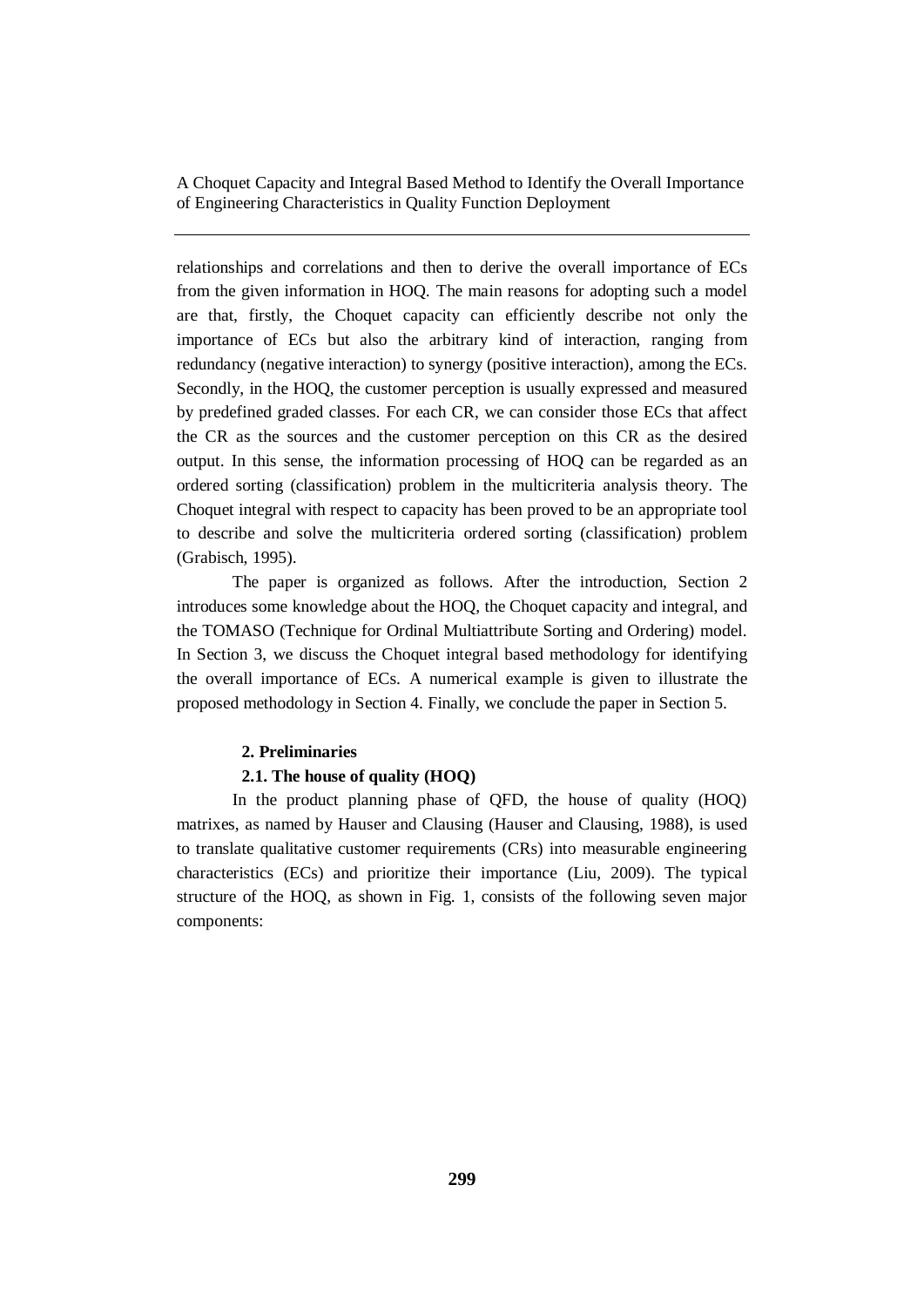

**Figure 1. The house of quality**

(1) Customer requirements (CRs). Customer requirements are requested functions or qualities that customers really desire (Liu, 2009). They are the most important input factors in QFD and are usually acquired through discussions with focus groups or individual interviews (Liu, 2009).

(2) Relative importance of the CRs. The CRs are weighted in order to express their relative importance, which can be obtained from some rating methods, such as customer survey, expert opinion, the analytic hierarchy process (AHP), the analytic network process (ANP), and so on (Lai et. al., 2008).

(3) Customer perception. The customer perception, or called customer competitive assessment, illustrates the company's and its competitors' performance in meeting these CRs. The customer perceptions is usually expressed and measured by graded classes (e.g., class 1: very poor; class 2: poor; class 3: neutral; class 4: good; class 5: very good.).

(4) Engineering characteristics (ECs). ECs describe the product in the language of the engineer, and referred to as the voice of the company. The CRs must be translated into relevant and measurable ECs that probably affect one or more CRs (Bottani and Rizzi, 2006).

(5) Relationship matrix. This is the core element of the HOQ. The relationships are expressed with graphic symbols that indicate how (the direction) and to what extent each EC meets each CR (Bottani and Rizzi, 2006). For example, these symbols can express four degrees: strong negative, negative, positive and strong positive. All these relationships form a matrix with the CRs as rows and the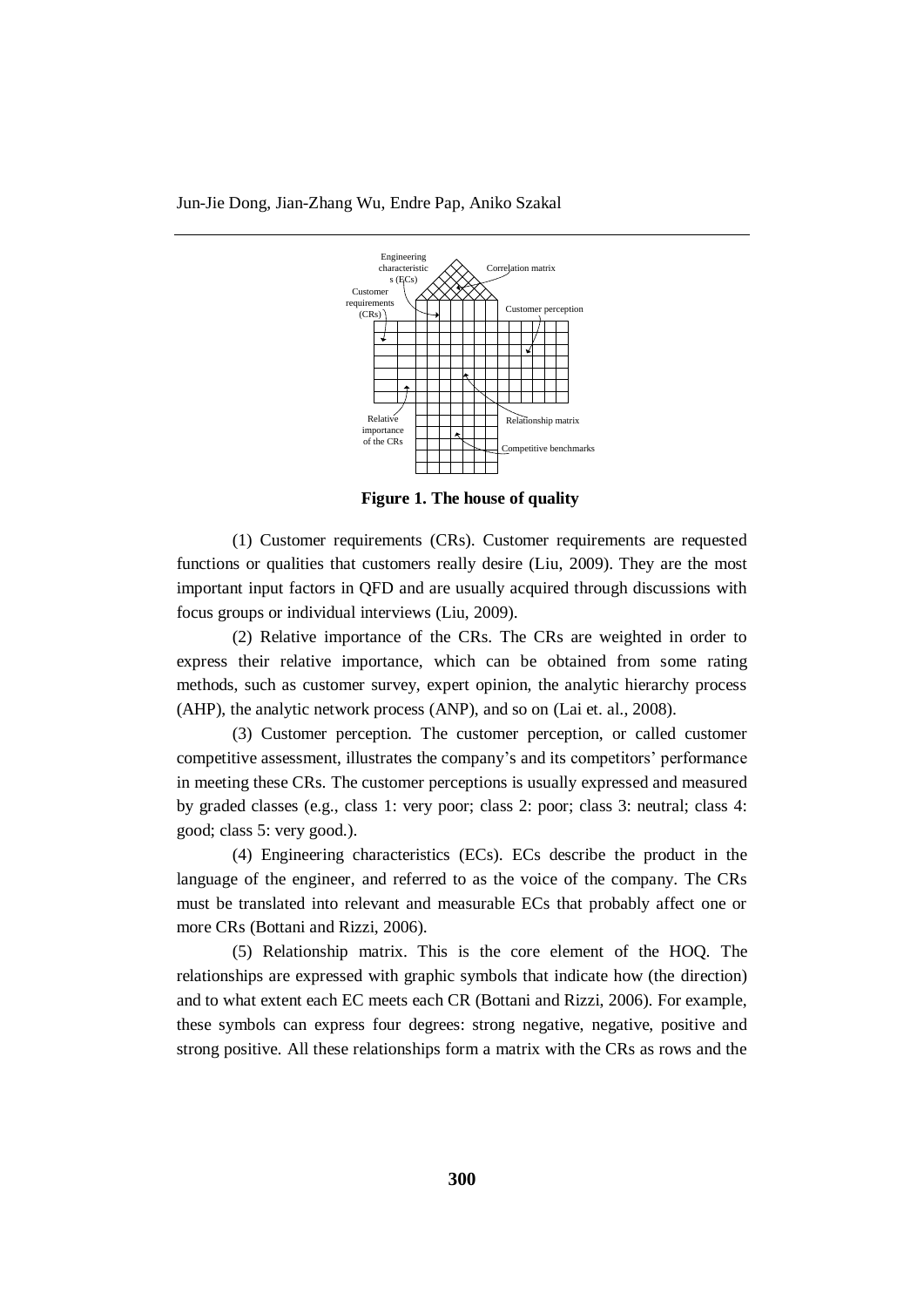ECs as columns (Chan and Wu, 2005). Absence of symbols means absence of relationships (Bottani and Rizzi, 2006).

(6) Correlation matrix. The correlation matrix, also called the roof matrix of the HOQ, indicates the inner dependences among the ECs, which can be obtained through engineering analysis and experience (Chan and Wu, 2005). A positive relationship indicates that two ECs can complement or improve each other, while a negative one suggests that trade offs are required (Bottani and Rizzi, 2006). Correlations are indicated with graphic symbols that express the degree of relation between ECs (Bottani and Rizzi, 2006). Symbols can be translated into four-value rating scale: strong negative, negative, positive, strong positive (Bottani and Rizzi, 2006). It is possible to have no correlations between ECs (Bottani and Rizzi, 2006).

(7) Competitive benchmarks. The competitive benchmark analysis, or called the technical competitive assessments, is to technically evaluate the performance of the company's product and its main competitors' similar products on each EC (Chan and Wu, 2005).

The main result of the HOQ is the overall importance of ECs (Chen et. al., 2006). Deriving the importance of ECs from input variables that obtained in the preceding steps is a crucial step in applying QFD, which provides important information to a design team to carry out resource allocation, design project planning and manpower planning (Chen et. al., 2006). In this paper, we propose a Choquet capacity and integral based model to derive the overall importance of ECs in HOQ.

# **2.2. The Choquet capacity and integral**

Let *X* be a set of objects of interest,  $N = \{1, ..., n\}$  be a set of *n* points of view, and each object  $x \in X$  be associated with a profile  $x = (x_1, ..., x_n) \in [0,1]^n$ , where  $x_i$ represents the partial score of x on point of view  $i$ . Let  $P(N)$  be the power set of  $N$ , a capacity (Choquet, 1953) (or called nonadditive measure, fuzzy measure) on *N* is a set function  $\mu$ :  $P(N) \rightarrow [0,1]$  such that  $\mu$  is monotonic,  $\mu(S) \leq \mu(T)$  for  $\forall S, T \subseteq N$ and  $S \subseteq T$ , and satisfies the boundary conditions:  $\mu(\emptyset) = 0$ ,  $\mu(N) = 1$ . A set  $S \subseteq N$ is said to be a carrier (or support) of the capacity  $\mu$  if  $\mu(T) = \mu(S \cap T)$  for  $\forall T \subseteq N$ . Thus, a capacity  $\mu$  with the carrier  $S \subseteq N$  is completely defined by the knowledge of the coefficients  $\{\mu(T)\}_{T \subseteq S}$ .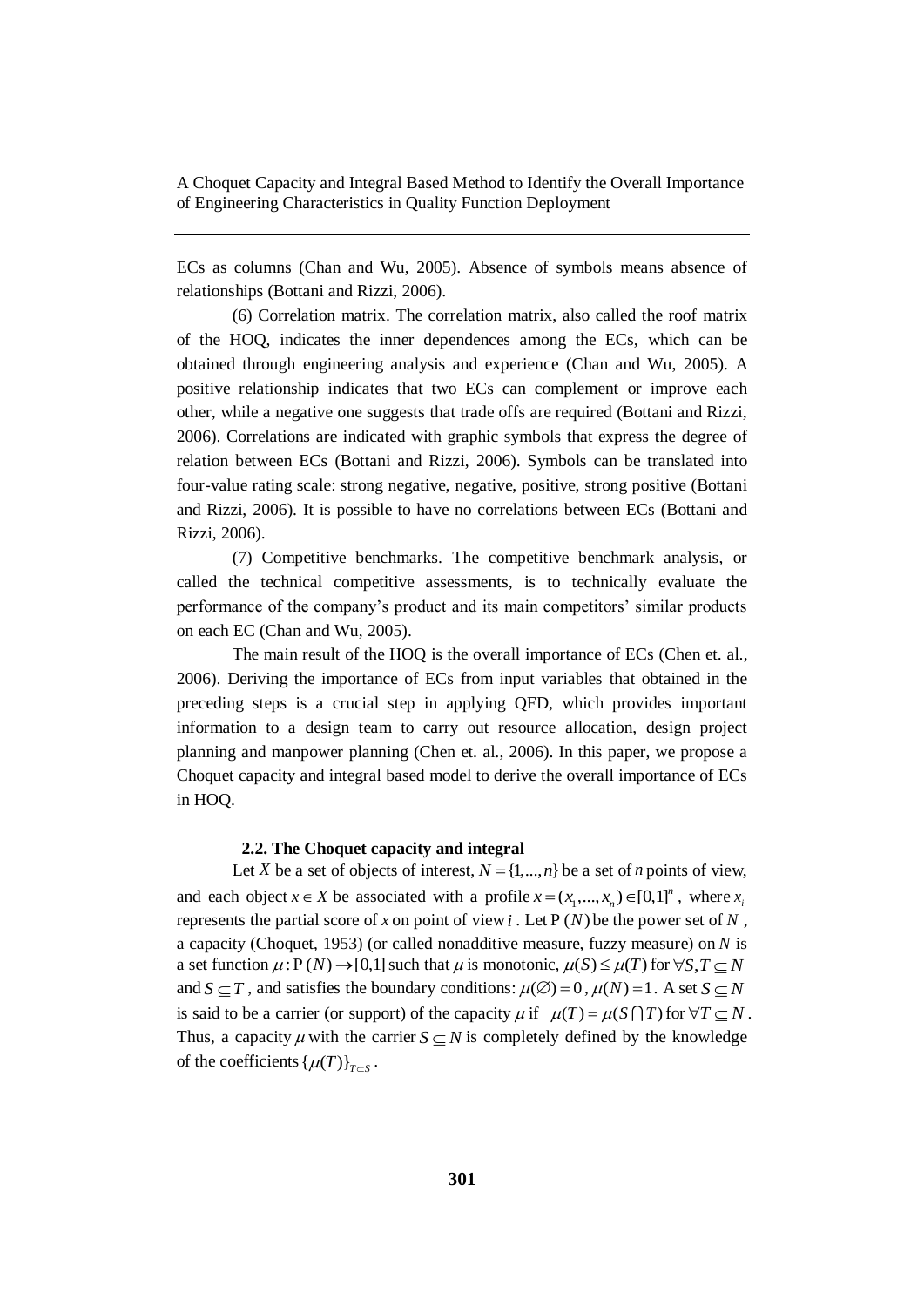One of the equivalent representations of a capacity is its Möbius transformation (Grabisch, 1997)  $m_{\mu} : P(N) \to R$ ,  $m_{\mu}(S) = \sum_{T \subseteq S} (-1)^{|S| - |T|} \mu(T)$  $=\sum_{T\subseteq S}(-1)^{|S|-|T|}\mu(T)$  for  $\forall S \subseteq N$ . Accordingly, we can have  $\mu(T) = \sum_{S \subseteq T} m_{\mu}(S)$  for  $\forall T \subseteq N$ . And the boundary and monotonicity conditions of a capacity can be represented, in terms of Möbius transformation, as (Grabisch, 1997; Wu et. al., 2015):  $m_\mu(\emptyset) = 0$ ,  $\sum_{T \subseteq N} m_{\mu}(T) = 1$ ,  $\sum_{T \subseteq S, i \in T} m_{\mu}(T) \ge 0$ ,  $\forall S \subseteq N$ ,  $\forall i \in S$ .

The Shapley importance index of a point of view  $i \in N$  with respect to the

capacity 
$$
\mu
$$
 is defined by (Grabisch et. al., 2008)  

$$
I_{\mu}(\{i\}) = \sum_{T \subseteq N\backslash \{i\}} \frac{(n-|T|-1)!|T|!}{n!} [\mu(T \cup \{i\}) - \mu(T)] \tag{1}
$$

The Shapley importance index of each point of view represents its overall importance, since the marginal contribution of the point of view with any presence  $(T \subseteq N \setminus \{i\})$  has been comprehensively considered and integrated into the index.

$$
\langle i \rangle
$$
) has been comprehensively considered and integrated into the index.  
The Shapley interaction index of any subset  $S \subset N$  is defined as  

$$
I_{\mu}(S) = \sum_{T \subseteq N \setminus S} \frac{(n-|T|-|S|)!|T|!}{(n-|S|+1)!} \left( \sum_{C \subseteq S} (-1)^{|S|C|} \mu(C \bigcup T) \right)
$$
(2)

Similar to the Shapley importance index, the Shapley interaction index is also a comprehensive index of integrating the marginal interactions with all presences.

In terms of Möbius transformation, the Shapley importance and interaction index can be formulated as (Grabisch and Labreuche, 2008):

$$
I_{m_{\mu}}(S) = \sum_{T \subseteq N \setminus S} \frac{1}{|T| + 1} m_{\mu}(S \cup T)
$$
 (3)

In most situations, it is too difficult to take account of all the interaction between all the points of view. Grabisch (Grabisch, 1997) proposes the concept of *k* -additive capacity, which allows considering only the interactions among at most *k* points of view. A capacity  $\mu$  on *N* is *k*-additive if its Möbius transformation satisfies  $m_{\mu}(S) = 0$  for *S* such that  $|S| > k$  and there exist at least one subset *S* such that  $|S| = k$  and  $m_{\mu}(S) \neq 0$ . Since the broad applicability and ease of use, the 2-additive capacity has become one of the most popular ones in the field of the multicriteria analysis (Wu et. al., 2014).

When using a capacity to model the importance and interactions of the points of view, a suitable aggregation function is the Choquet integral (Grabisch et. al., 2008, Wu and Zhang, 2010). The discrete Choquet integral (Grabisch et. al., 2008, Wu et. al., 2013) of object  $x \in X$ ,  $x = (x_1, \dots, x_n)$ , with respect to a capacity  $\mu$  on N is defined by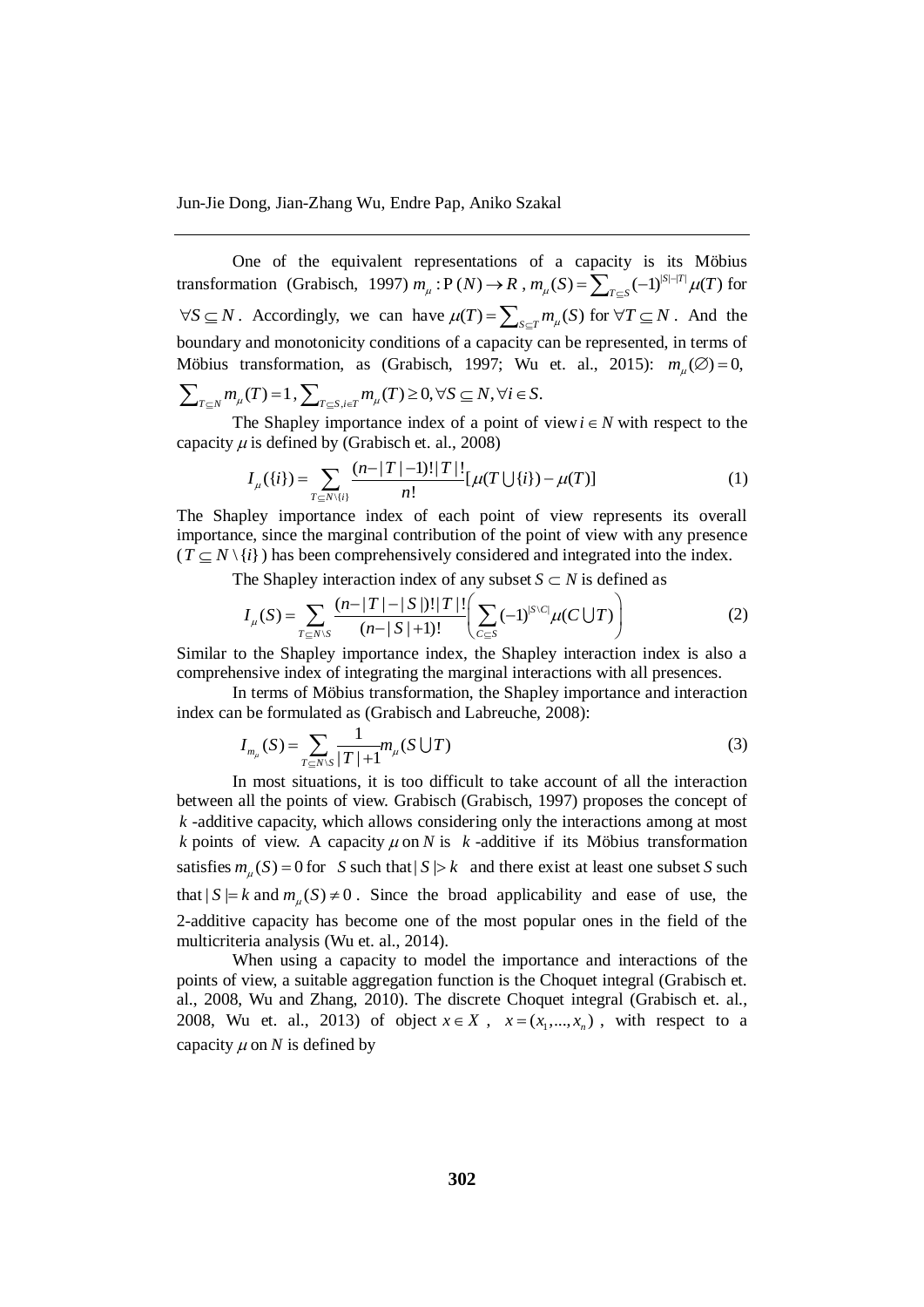$$
C_{\mu}(x) := \sum_{i=1}^{n} x_{(i)} [\mu(A_{(i)}) - \mu(A_{(i+1)})]
$$
\n(4)

where the parentheses used for indices represent a permutation on *N* such that  $x_{(1)} \le x_{(2)} \le ... \le x_{(n)}$  and  $A_{(i)}$  represents that subset  $\{(i), ..., (n)\}\,$ ,  $A_{(n+1)} = \emptyset$ . In terms of the Möbius transformation, the Choquet integral can be rewritten as

$$
C_{m_{\mu}}(x) = \sum_{T \subseteq N} m_{\mu}(T) \min_{i \in T} x_i
$$
 (5)

The Choquet integral has some good aggregation properties, such as continuous, non-decreasing, and located between min and max (Meyer and Roubens, 2005).

# **2.3. The Choquet capacity and integral based ordered sorting model**

As mentioned in the introduction, the information processing of HOQ can be regarded as the multicriteria ordered sorting problem. Hence, we introduce a Choquet capacity and integral based ordered sorting model, called the TOMASO (Technique for Ordinal Multiattribute Sorting and Ordering) (Marichal et. al., 2005).

The aim of ordered sorting model is to assign each object  $x \in X$  into *l* -grade classes  ${C_l}_t$ ,  ${l}_{t=1}$ . Let  $P \subseteq X$  be the set of prototypes, the partial net score of

object 
$$
x \in P
$$
 for the point of view  $i \in N$  is defined by  
\n
$$
S_i(x) := \frac{S_i'(x) + (||P|| - 1)}{2(|P| - 1)} \in [0,1]
$$
\n(6)

where  $S_i'(x)$  represents the number of times that *x* better than any other alternative of *P* minus the number of times that any other alternative of *P* better than *x* for the point of view *i*. Each object  $x \in P$  can be represented by its net score vector bond of view *t*. Each object  $x \in P$  can be represented by its liet score vector  $S(x) := (S_1(x),...,S_n(x)) \in [0,1]^n$ . A dominance relation  $D$  on  $[0,1]^n$  can be defined as, for each  $x, y \in [0,1]^n$ ,  $xDy \Leftrightarrow S_i(x) \ge S_i(y)$  for all  $i \in N$ . Let  $\{P_i\}_{i=1}^l$  be a partition of *P*, where  $P_t := P \cap Cl_t$  for all  $t \in \{1, ..., l\}$ . The set of non-dominating objects of  $P_t$ is defined by  $Nd_i := \{x \in P_i | \exists x' \in P \setminus \{x\} : xDx'\}$  and the set of non-dominated is defined by  $N a_i := \{ x \in P_i \mid \exists x \in P \setminus \{x\} : x D x \}$  and the set of non-dominated objects of  $P_i$  is defined by  $N D_i := \{ x \in P_i \mid \exists x' \in P \setminus \{x\} : x' D x \}$ . Meyer and Roubens (Meyer and Roubens, 2005) suggested a quadratic program based capacity identification method: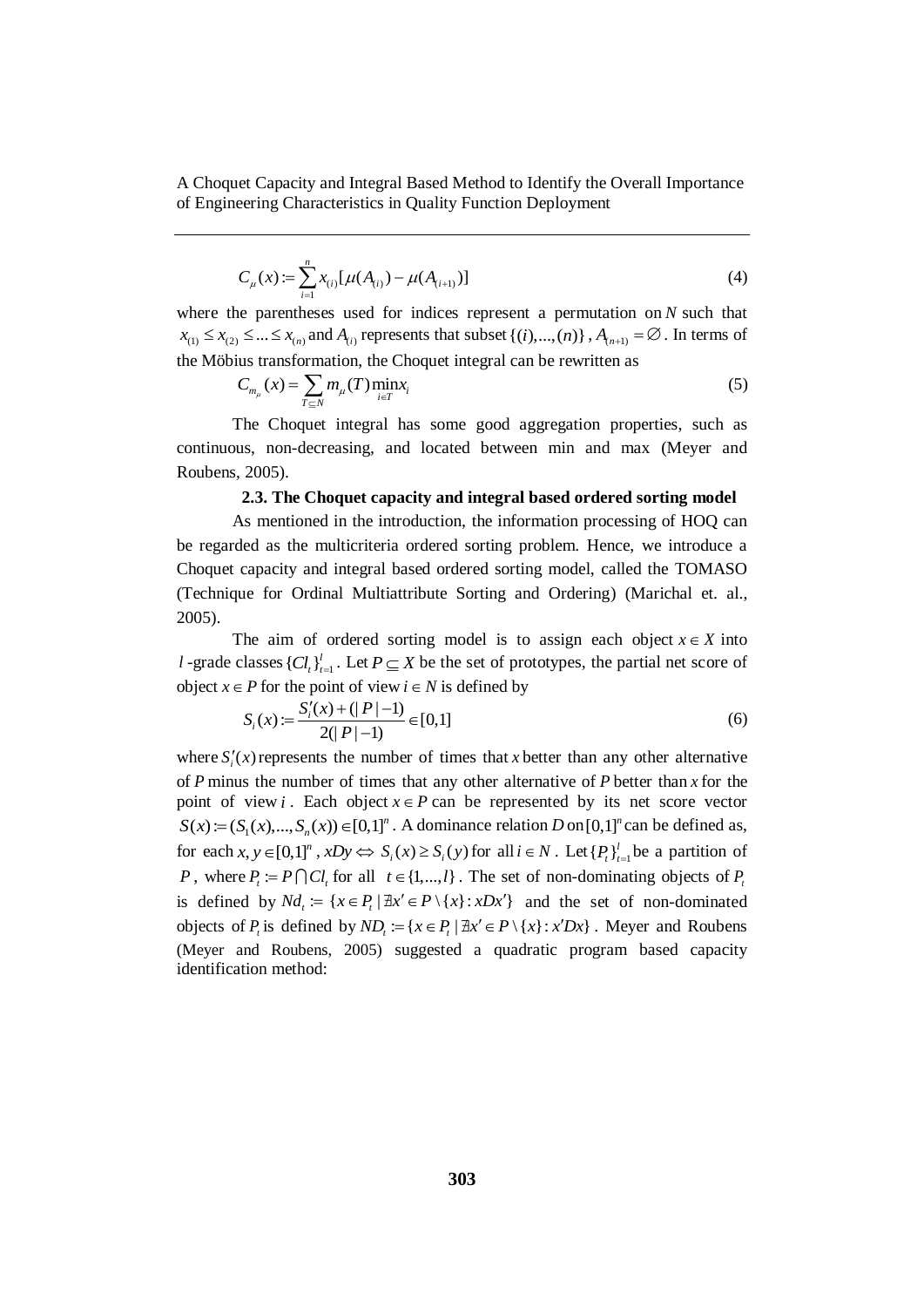$$
\min \sum_{x \in \bigcup_{i=1}^{l} {N d_i \cup N D_i}} [C_{m_{\mu}}(S(x)) - C_{m_{\mu}}(x)]^2
$$
\n
$$
\left\{\n\begin{aligned}\nm_{\mu}(\varnothing) &= 0, \sum_{T \subseteq N} m_{\mu}(T) = 1, \\
\sum_{T \subseteq S, i \in T} m_{\mu}(T) &\ge 0, \forall S \subseteq N, \forall i \in S, \\
C_{m_{\mu}}(x) - C_{m_{\mu}}(x') &\ge \varepsilon, \forall (x, x') \in N d_i \times N D_{t-1}, t \in \{2, \dots, l\},\n\end{aligned}\n\right.
$$
\n(7)

where  $\varepsilon$ ,  $0 < \varepsilon < 1/l$ , is a given strictly positive threshold value for separating the classes  ${C}l_t \}_{t=1}^l$ .

The above program can be implemented with the Kappalab package for the GNU R statistical system (R Development, 2011), by executing the following command: "Is sorting capa.ident( $n$ ,  $k$ ,  $\mathbf{E}$ ,  $\mathbf{I}$ ,  $\epsilon$ , A.Shapley.preorder, A.interaction.interval)", where the first argument '*n*' fixes the number of points of view, the second argument  $k$  sets the desired  $k$  -additivity for the identified capacity, the third argument 'E' represents the matrix of the normalized partial evaluations of the  $q$  objects, the fourth argument  $\mathbf{I}$  is the vector containing the indexes of the classes of the q objects, the fifth argument ' $\varepsilon$ ' is the threshold value for the classes, the sixth argument 'A.Shapley. preorder' is a matrix containing the constraints relative to the preorder of the Shapley values, and the last argument 'A.interaction.interval' is a matrix containing the constraints relative to the intervals of the Shapley interaction indices. That is, the inputs of the model TOMASO are the above seven type of information and its output is the optimal *k* -additive capacity.

# **3. The Choquet capacity and integral based methodology**

To facilitate the description of the methodology, the following assumptions and notation are used:

- There are *m* identified CRs, denoted by  $M = \{CR_1, ..., CR_m\}$ , in the HOQ. Each  $CR_i$  (*i* = 1,...,*m*) is associated with a relative weight  $\lambda_i$ ,  $\sum_{i=1}^{m} \lambda_i = 1$  $\sum_{i=1}^m \lambda_i = 1$ .
- The customer perceptions are expressed by the predefined graded classes  ${ [Cl]}_{t=1}^l$ . A threshold  $\varepsilon$ ,  $0 < \varepsilon < 1/l$ , is given to separate those classes.
- $\bullet$  $N = \{EC_1, ..., EC_n\}$  is the set of ECs,  $N^i \subseteq N$ ,  $(i = 1, ..., m)$ , consists of ECs that relevant to the  $CR_i$ , the number of elements of set  $N^i$  is denoted as  $n^i$ .
- $\bullet$  $\mathbf{R} = [r_{ij}]_{m \times n}$  is the relationship matrix, and  $\mathbf{C} = [c_{jk}]_{n \times n}$  is the correlation matrix, where  $j \neq k$  and  $c_{jk} = c_{kj}$ . We assume that the relationships between CRs and ECs, as well as the correlations among ECs, are expressed in four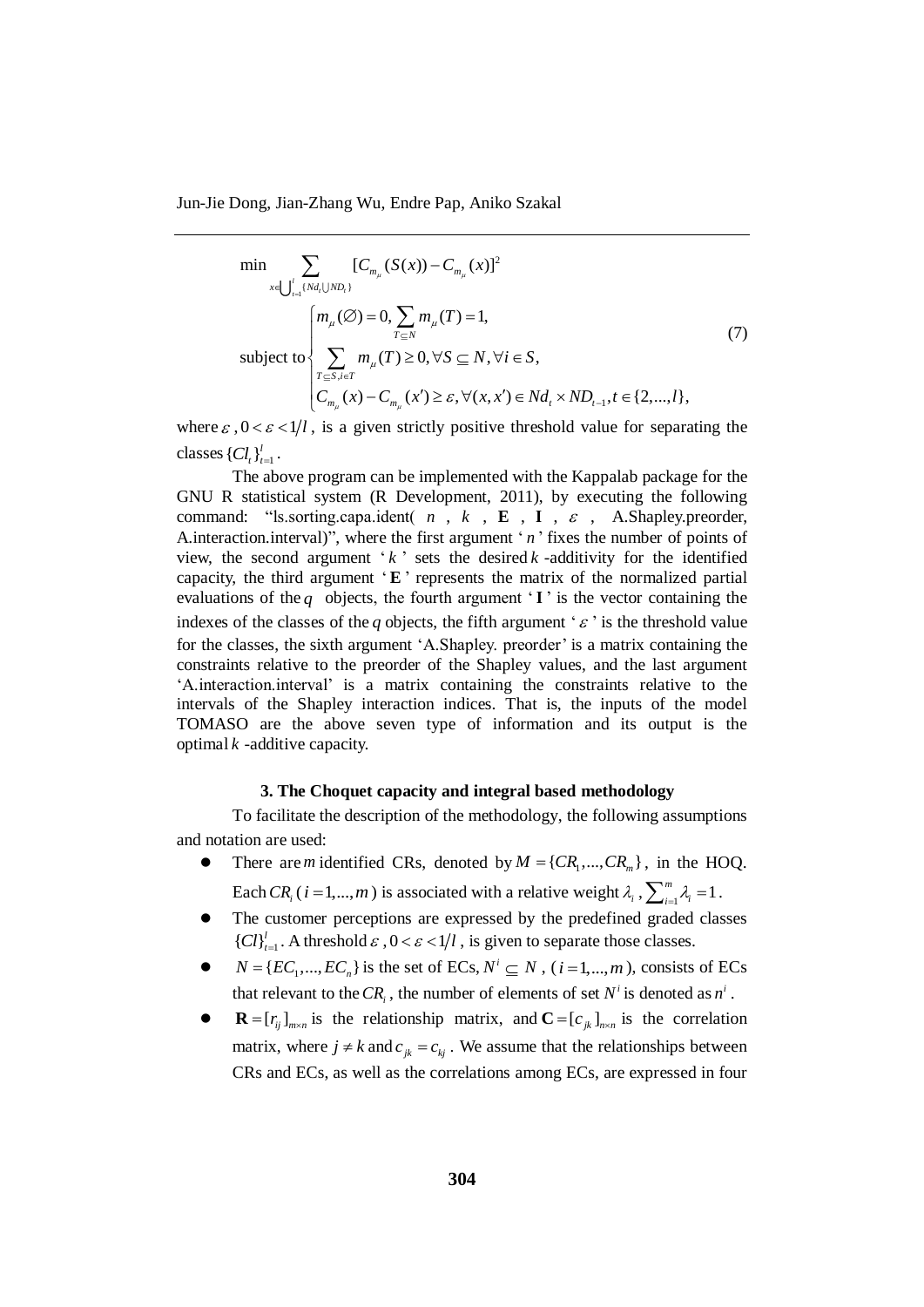degrees: strong negative, negative, positive, strong positive.

 $\bullet$  $P = \{p_1, ..., p_q\}$  be the set of products to be evaluated, where  $p_1$  is the company's product, and  $p_2, ..., p_q$  are the competitors' similar products. The technically evaluations of the performance of the *q* products are expressed in the evaluation matrix  $\mathbf{E} = [e_{rj}]_{q \times n}$ , where  $e_{rj}$  is the partial evaluation of product  $p_r$  ( $r = 1, ..., q$ .) on  $EC_j$  ( $j = 1, ..., n$ .).

We are now ready to give the steps of the Choquet capacity and integral based methodology of identifying the overall importance of ECs.

**Step 1:** Establish and normalize the products evaluation sub-matrix with respect to every CR.

We firstly extract the partial evaluations of ECs that relevant to every CR and constitute the evaluation sub-matrix with respect to every CR. Since the Choquet integral is non-decreasing with respect to every point of the view, there should be a positive or strong positive relationship between the every relevant EC and the customer perception on this CR. Hence, we can normalize the sub-matrix by the following procedure. For a given  $CR_i \in M$ , if  $EC_j \in N^i$  exerts a positive or strong positive (resp. negative or strong negative) effect on the  $CR<sub>i</sub>$ , we can normalize the partial evaluation of the product  $p_r \in P$  ( $r = 1, ..., q$ .) on  $EC_j$ ,  $e_{rj}$ , by:

$$
e_{ij}^i = \frac{e_{ij} - \min_r(e_{ij})}{\max_r(e_{ij}) - \min_r(e_{ij})} \quad (\text{resp.} \quad e_{ij}^i = \frac{\max_r(e_{ij}) - e_{ij}}{\max_r(e_{ij}) - \min_r(e_{ij})})
$$
(8)

Accordingly, we should replace every negative or strong negative relationship in the relationship matrix by the positive or strong positive relatinoship, respectively. After Step 1, we will have *m* normalized partial evaluation sub-matrixes,  $\mathbf{E}^i = [e^i_{ij}]_{q \times n^i}$ ,  $i = 1,...,m$ , and the *m* adjusted relationship matrix  $\mathbf{R}' = [r'_i]_{m \times n}$ .

**Step 2:** Construct the correlation sub-matrix with respect to every CR.

In view of the normalization and adjustment in the Step 1, we should accordingly adjust the correlation between the relevant ECs of every CR. For a given  $CR_i$ , the correlation  $c_{jk}$ ,  $EC_j$ ,  $EC_k \in N^i$ , is adjusted to be its opposite if only one of the two relationships,  $r_{ij}$  or  $r_{ik}$ , has been changed into its opposite in the Step 1. After this Step, we get *m* adjusted correlation sub-matrixes,  $\mathbf{C}^i = [c^i_{jk}]_{n^i \times n^i}$ .

**Step 3:** Represent the relationships between CRs and their relevant ECs by the Shapley importance index.

The new relationship matrix  $\mathbf{R}' = [r'_{ij}]_{m \times n}$  only consists of two types of relationships: positive and strong positive. As mentioned before, we adopt the Shapely importance index to represent the contribution importance of the relevant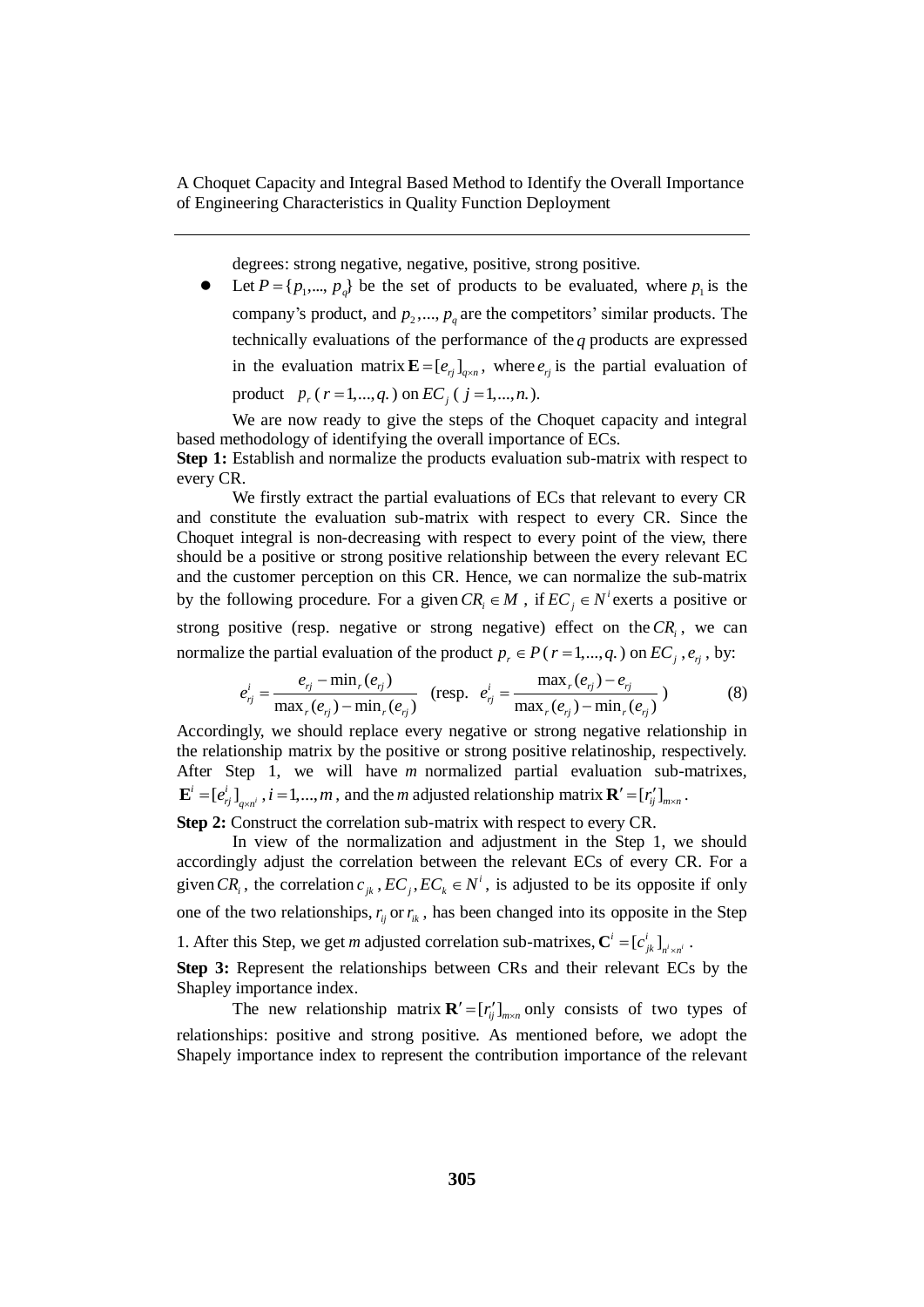$\mathbb{E}C_j \in N^i$  to the  $CR_i$ , denoted by  $I^i(j)$ . We can introduce a relative threshold  $\eta > 0$ with respect to the Shapely importance indices to distinguish the degrees of positive and strong positive.

**Step 4:** Represent the correlations among ECs by the Shapley interaction index.

In the correlation matrix, there are four types of relationships between arbitrary two ECs: strong negative, negative, positive and strong positive. We represent correlation between  $EC_j \in N^i$  and  $EC_k \in N^i$  with respect to  $CR_i$  by  $I^i(j,k)$ . Since the Shapley interaction index of arbitrary two points of view lies in interval  $[-1,1]$ , we can introduce a threshold  $\xi > 0$  to distinguish the four types of correlations into subintervals  $[-1, -\xi]$ ,  $(-\xi, 0]$ ,  $[0, \xi)$  and  $[\xi, 1]$ , respectively.

**Step 5:** Identify the optimal capacity with respect to each CR by using the TOMASO method.

As mentioned in Section 2.3, to executing the TOMASO model in the Kappalab package, we need to input the seven types of information. And these required information has already been determined by the four previous steps. So, we can establish the TOMASO model with respect to each *CR<sup>i</sup>* , and solving it to obtain the optimal k -additive capacity, usually a 2-additive capacity,  $\mu^i$  on  $N^i$ . **Step 6:** Generate the integrated capacity and derive the overall importance of every EC.

To unify the domain of capacity  $\mu^i$  ( $i=1,2,...,m$ ) to the power set of N, P(N), we take N<sup>*i*</sup> as a carrier of  $\mu^i$  and extend it by  $\mu^i(T) = \mu^i(N^i \cap T)$ ,  $\forall T \subseteq N$ . Then we integrate the capacities  $\mu^i$  on N into the integrated capacity  $\mu$ on *N* according to the weights of ECs by  $\mu(T) = \sum_{i=1}^{m} \lambda_i \mu^i(T)$ ,  $\forall T \subseteq N$ . The Shapley importance index of  $EC_i$  with respect to  $\mu$ ,  $I_\mu({EC_i})$ , can be taken as its overall importance in quality function deployment.

From the above steps of the Choquet capacity and integral based method, we can see that the overall importance of each EC comprehensively reflects the its importance to every CR as well as its interaction with every relevant EC associated with every CR, since on the one hand, the capacity  $\mu$  is an integrated capactiy of the optimal capacities with respect to all CRs, and on the other hand, the Shapley importance index is a comprehensive index by taking account of the marginal contributions with all presence.

#### **4. An illustrative example**

This section presents an illustration of the proposed methodology based on a digital camera design example (adapted from (Kwong et. al., 2007)). The HOQ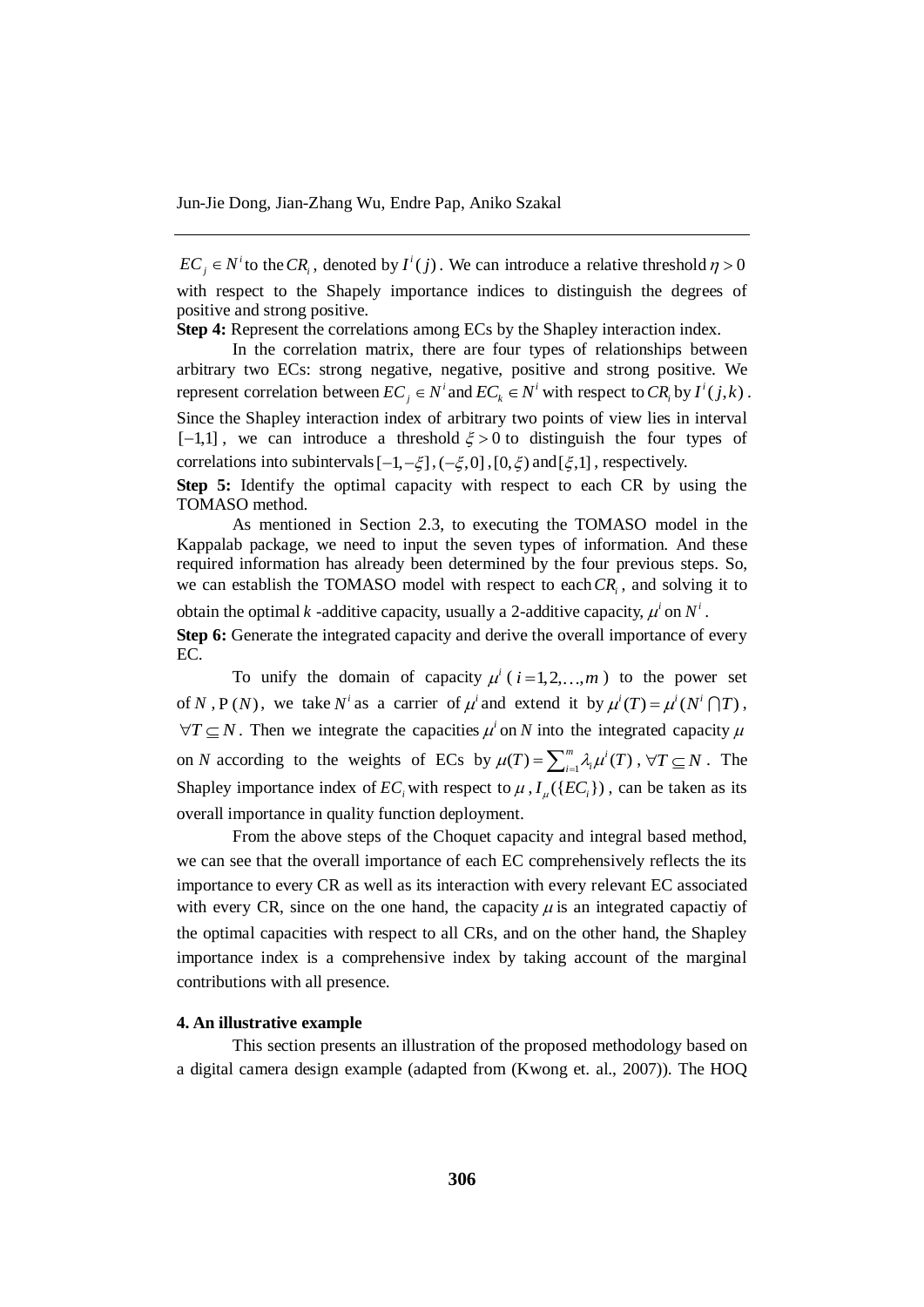was constructed to represent the information about the digital camera design problem (see Fig. 2).

- The HOQ has six CRs  $(m=6)$ :  $CR_1$ : Photo quality,  $CR_2$ : Take distant image,  $CR_3$ : Low price,  $CR_4$ : Versatility,  $CR_5$ : Easy to operate, and  $CR_6$ : Portability.
- The customer perceptions are expressed by the predefined graded classes  ${C}l_{t=1}^{5}$  with a separate threshold  $\varepsilon = 0.1$ .
- These CRs are translated into corresponding six ECs ( $n = 6$ ):  $EC_1$ : Max Resolution Support,  $EC_2$ : Optical Zoom,  $EC_3$ : Aperture Exposure Control,  $EC_4$ : LCD size,  $EC_5$ : Storage Media Support, and  $EC_6$ : Weight.



**Figure 2. The house of quality for digital camera design**

**Step 1:** Establish and normalize the products' evaluation sub-matrix with respect to every CR in sequence.

We take  $CR_5$  (Easy to operate) as an example. Since  $EC_2$  (Optical Zoom)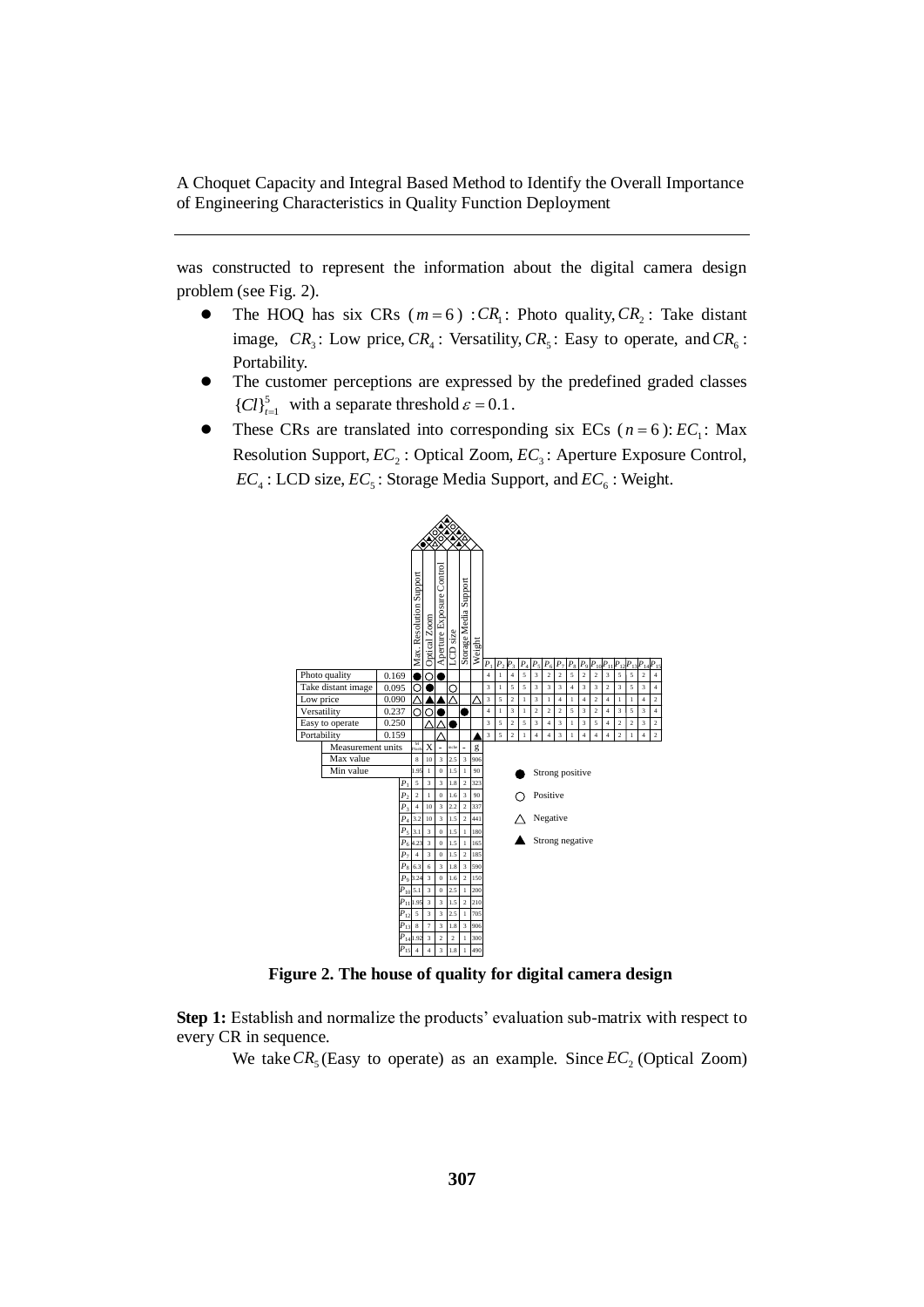exerts a negative effect on  $CR_5$  (see Fig 2),  $max_r(e_{r2}) = 10$ ,  $min_r(e_{r2}) = 1$ , and  $EC_4$ (LCD size) exerts a strong positive effect on the  $CR_5$ ,  $max_r(e_{r4}) = 2.5$ ,  $min_r(e_{r4})$  $= 1.5$ , we can normalize respectively the partial evaluations  $e_{12}$ ,  $e_{14}$  of the product  $p_1$  by

$$
e_{12}^{5} = \frac{\max_{r} (e_{r2}) - e_{12}}{\max_{r} (e_{r2}) - \min_{r} (e_{r2})} = \frac{10 - 3}{10 - 1} = 0.78
$$
\n(9)

$$
\max_{e_{14}^5} (e_{r_2}) - \min_{e_{14}} (e_{r_2}) \quad 10 - 1
$$
  

$$
e_{14}^5 = \frac{e_{14} - \min_{e_{14}} (e_{r_4})}{\max_{e_{14}} (e_{r_4}) - \min_{e_{14}} (e_{r_4})} = \frac{1.8 - 1.5}{2.5 - 1.5} = 0.3
$$
 (10)

After getting the normalized evaluation matrix  $\mathbf{E}^5 = [e_{ij}^5]_{q \times 3}$ , we accordingly change the negative relationships  $r_{52}$  and  $r_{53}$  into the positive relationship, see Fig. 3 (e). Finally, we can get the six normalized evaluation matrices  $\mathbf{E}^i = [e^i_{ij}]_{p \times n^i}$ ,  $i = 1,...,6$ , and the corresponding new relationships matrices, as shown in the Fig. 3. (a) $\sim$ (f). **Step 2:** Construct the correlation sub-matrix with respect to every CR.

Still considering  $CR_5$ , see Fig 3. (e), since both  $r_{52}$  and  $r_{53}$  have been changed to their opposites, the correlation between  $EC_2$  and  $EC_3$  will maintain its negative interaction. The positive correlation between  $EC_3$  and  $EC_4$  need to be changed into negative since only  $r_{53}$  has been changed to its opposite in the Step 1. Similarly, we can adjust all the correlations, see Fig 3.

**Step 3:** Represent the relationship between CRs and their relevant ECs by the Shapley importance index.

In this example, the QFD team set the relative threshold of Shapely importance index as  $\eta = 0.1$ . For  $CR_4$ , see Fig 3. (d),  $EC_1$  and  $EC_2$  exert positive efforts on  $CR_4$ , while  $EC_3$  and  $EC_5$  exert strong positive efforts on  $CR_4$ , we can construct the constraints of the four Shapley values,  $I^4(1)$ ,  $I^4(2)$ ,  $I^4(3)$  and  $I^4(5)$ , as follows:

 $I^4(3) - I^4(1) \ge 0.1$ ,  $I^4(3) - I^4(2) \ge 0.1$ ,  $I^4(5) - I^4(1) \ge 0.1$ ,  $I^4(5) - I^4(2) \ge 0.1$ .(11) **Step 4:** Represent the correlations among ECs by the Shapley interaction index.

The QFD team set the threshold of the type of correlations as  $\xi = 0.1$ , then the Shapley interaction index of strong negative, negative, positive and strong positive correlations will lie in  $[-1, -0.1]$ ,  $(-0.1, 0]$ ,  $[0, 0.1)$  and  $[0.1, 1]$ , respectively. For  $CR_4$ , see Fig 3. (d), we will have the following constraints:

$$
0.1 \le I^4(1,2) \le 1, \ -1 \le I^4(1,3) \le -0.1, \ -1 \le I^4(1,5) \le -0.1, -0.1 \le I^4(2,3) \le 0, \ -1 \le I^4(2,5) \le -0.1, \ -1 \le I^4(3,5) \le -0.1.
$$
 (12)

**Step 5:** Identify the optimal capacity with respect to each CR by using the TOMASO method.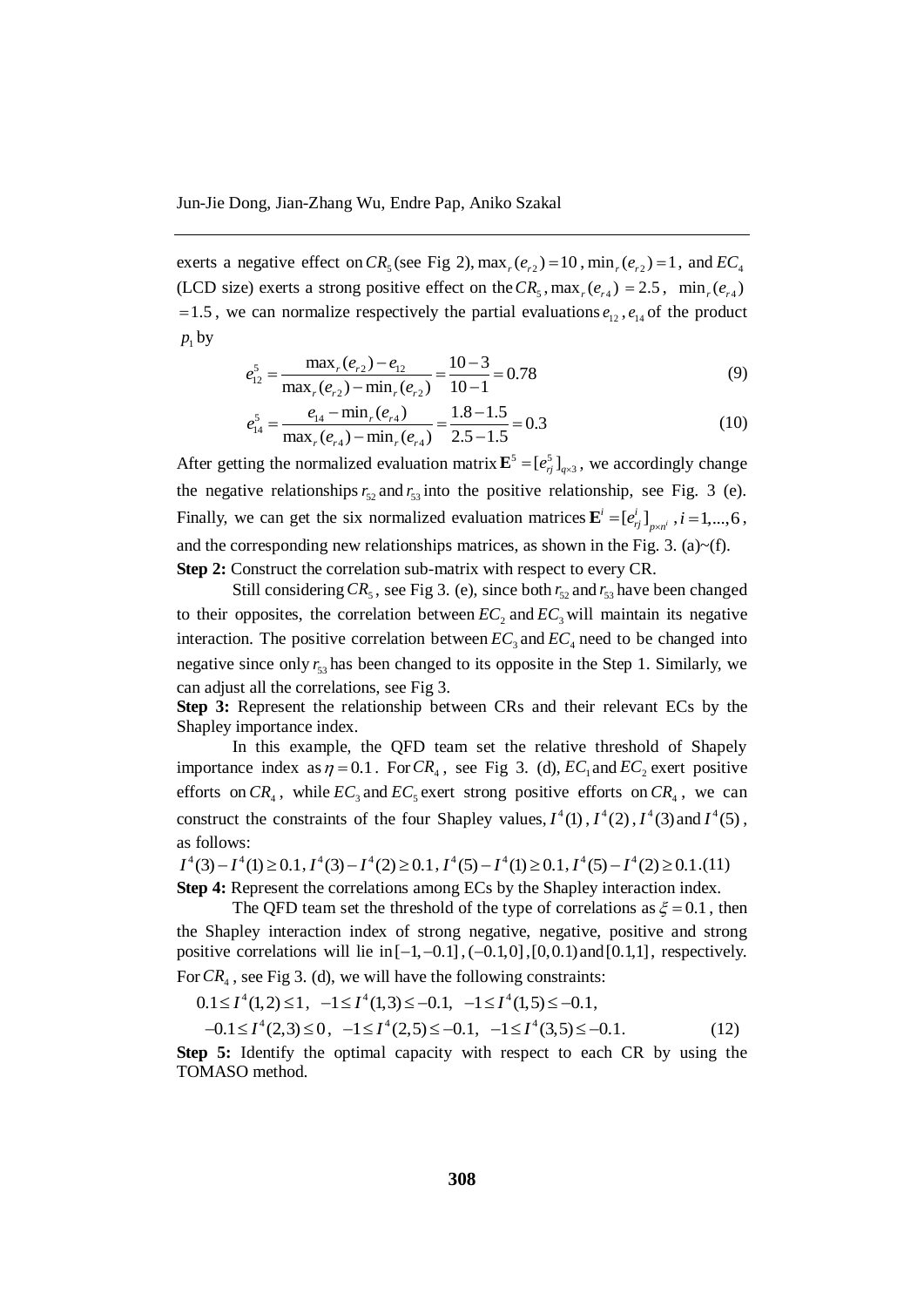By using the Kappalab package (see the Appendix for the detail codes and annotations of the TOMOASO model of identifying the optimal 2-additvie capacity  $\mu^4$  with respect to the  $CR_4$ ), we can obtain the optimal capacities of the six CRs, denoted as  $\mu^1$ ,  $\mu^2$ ,  $\mu^3$ ,  $\mu^4$ ,  $\mu^5$  and  $\mu^6$ , which are listed respectively in Tables 1~6, where the subscript is used as standing for the EC for convenience, e.g., the subset  $\{1, 2\}$  stands for the subset  $\{EC_1, EC_2\}$ .



**Table 1. The capacity**  $\mu^1$  on  $N^1 = \{EC_1, EC_2, EC_3\}$ 

| A                        | $\mu^{\text{\tiny{l}}}(A)$ | $\mathbf{u}$ | $\mu^{\text{I}}(A)$ | $\mathbf{u}$ | $\mu^{\text{I}}(A)$ | $\overline{1}$ | $\mu^{\text{\tiny{l}}}(A)$ |
|--------------------------|----------------------------|--------------|---------------------|--------------|---------------------|----------------|----------------------------|
| Ø                        | 0.000                      | $\{2\}$      | 0.020               | 1,2          | 0.616               | ${2,3}$        | 0.503                      |
| $\overline{\phantom{a}}$ | 0.170                      | .31          | 0.483               | [1,3]        | 0.553               | 1,2,3          | 000.1                      |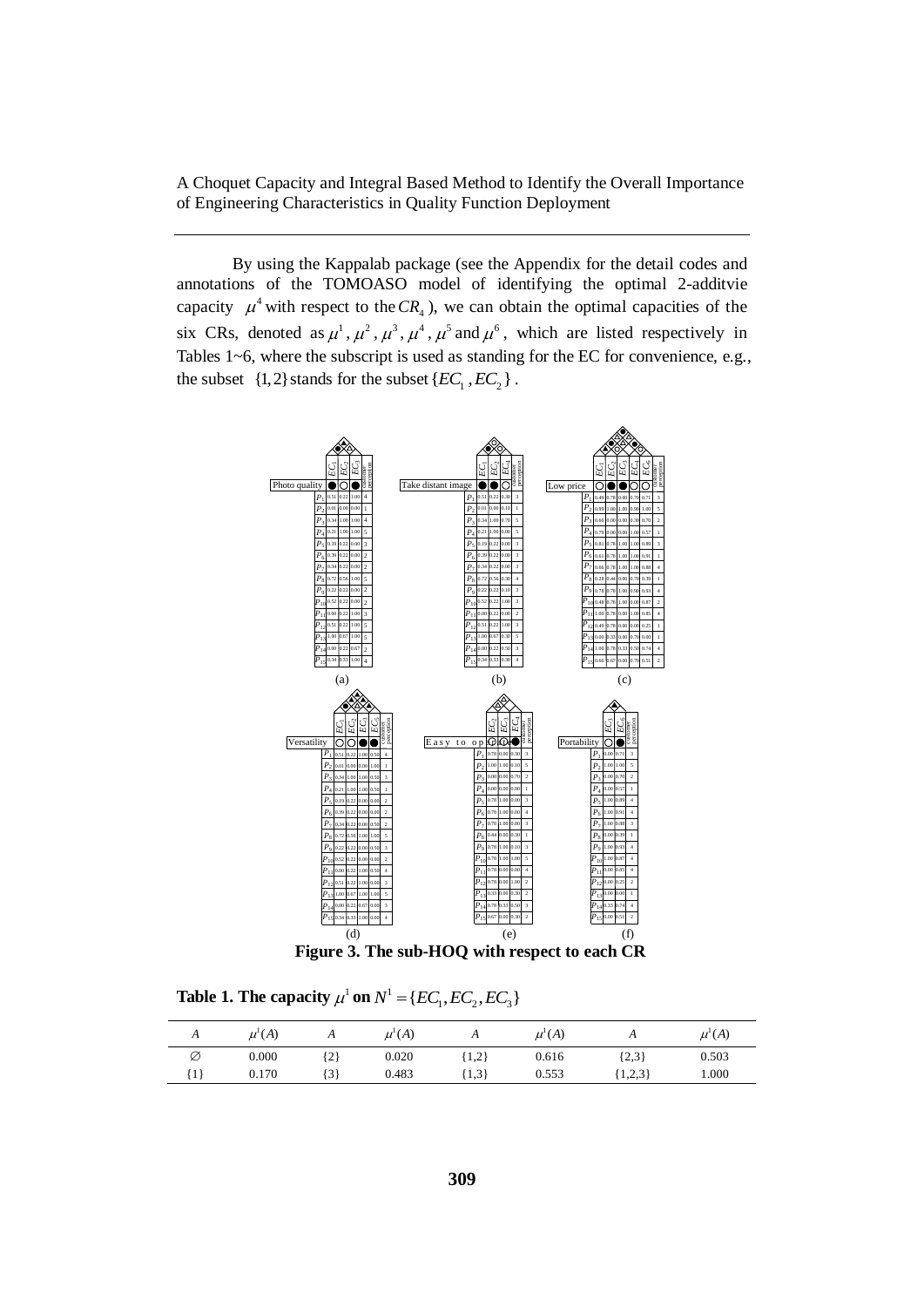Jun-Jie Dong, Jian-Zhang Wu, Endre Pap, Aniko Szakal

|                  | Table 2. The capacity $\mu^2$ on $N^2 = \{EC_1, EC_2, EC_4\}$ |                  |            |                                                                           |            |                  |            |  |  |
|------------------|---------------------------------------------------------------|------------------|------------|---------------------------------------------------------------------------|------------|------------------|------------|--|--|
| $\overline{A}$   | $\mu^2(A)$                                                    | $\boldsymbol{A}$ | $\mu^2(A)$ | $\boldsymbol{A}$                                                          | $\mu^2(A)$ | A                | $\mu^2(A)$ |  |  |
| Ø                | 0.000                                                         | ${2}$            | 0.559      | ${1,2}$                                                                   | 0.881      | ${2,4}$          | 0.679      |  |  |
| ${1}$            | 0.165                                                         | $\{3\}$          | 0.019      | ${1,4}$                                                                   | 0.035      | ${1,2,4}$        | 1.000      |  |  |
|                  |                                                               |                  |            | Table 3. The capacity $\mu^3$ on $N^3 = \{EC_1, EC_2, EC_3, EC_4, EC_6\}$ |            |                  |            |  |  |
| $\boldsymbol{A}$ | $\mu^3(A)$                                                    | A                | $\mu^3(A)$ | A                                                                         | $\mu^3(A)$ | $\boldsymbol{A}$ | $\mu^3(A)$ |  |  |
| Ø                | 0.000                                                         | ${1,4}$          | 0.264      | ${1,2,3}$                                                                 | 0.641      | ${2,4,6}$        | 0.545      |  |  |
| $\{1\}$          | 0.109                                                         | ${1,6}$          | 0.314      | ${1,2,4}$                                                                 | 0.541      | $\{3,4,6\}$      | 0.514      |  |  |
| ${2}$            | 0.386                                                         | $\{2,3\}$        | 0.541      | ${1,2,6}$                                                                 | 0.491      | ${1,2,3,4}$      | 0.795      |  |  |
| $\{3\}$          | 0.155                                                         | ${2,4}$          | 0.541      | ${1,3,4}$                                                                 | 0.519      | ${1,2,3,6}$      | 0.845      |  |  |
| ${4}$            | 0.155                                                         | ${2,6}$          | 0.391      | ${1,3,6}$                                                                 | 0.669      | ${1,2,4,6}$      | 0.645      |  |  |
| $\{6\}$          | 0.105                                                         | $\{3,4\}$        | 0.309      | ${1,4,6}$                                                                 | 0.469      | ${1,3,4,6}$      | 0.823      |  |  |
| ${1,2}$          | 0.386                                                         | $\{3,6\}$        | 0.359      | $\{2,3,4\}$                                                               | 0.695      | $\{2,3,4,6\}$    | 0.799      |  |  |
| ${1,3}$          | 0.364                                                         | ${4,6}$          | 0.259      | $\{2,3,6\}$                                                               | 0.645      | $\{1,2,3,4,6\}$  | 1.000      |  |  |

**Table 4. The capacity**  $\mu^4$  on  $N^4 = \{EC_1, EC_2, EC_3, EC_5\}$ 

|         |            | $\ddot{\phantom{1}}$ |            | $\overline{\phantom{a}}$<br>$\mathcal{L}$ | $\mathcal{L}$<br>$\mathcal{L}$ |             |            |
|---------|------------|----------------------|------------|-------------------------------------------|--------------------------------|-------------|------------|
| A       | $\mu^4(A)$ | A                    | $\mu^4(A)$ | A                                         | $\mu^4(A)$                     | A           | $\mu^4(A)$ |
| Ø       | 0.000      | {5}                  | 0.400      | ${2,3}$                                   | 0.699                          | ${1,2,5}$   | 0.700      |
| {1}     | 0.200      | ${1,2}$              | 0.500      | ${2,5}$                                   | 0.500                          | ${1,3,5}$   | 0.899      |
| ${2}$   | 0.200      | ${1,3}$              | 0.699      | $\{3,5\}$                                 | 0.899                          | ${2,3,5}$   | 0.899      |
| $\{3\}$ | 0.599      | ${1,5}$              | 0.500      | ${1,2,3}$                                 | 0.899                          | ${1,2,3,5}$ | 1.000      |

# **Table 5. The capacity**  $\mu^5$  on  $N^5 = \{EC_2, EC_3, EC_5\}$

| $\mathbf{L}$ | $\mu^{\mathcal{P}}(A)$ | $\mathbf{L}$ | (A)<br>$\mu$ | $\overline{1}$ | $\mu^{\mathcal{S}}(A)$ | $\overline{1}$ | $\mu^{\scriptscriptstyle{>}}(A)$ |
|--------------|------------------------|--------------|--------------|----------------|------------------------|----------------|----------------------------------|
| Ø            | 0.000                  | ' گ          | 0.346        | ${2,3}$        | 0.648                  | $\{3,5\}$      | 0.798                            |
| {2}          | 0.402                  | .5)          | 0.452        | 2,5            | 0.754                  | $\{2,3,5\}$    | 000.1                            |

| Table 6. The capacity $\mu^6$ on $N^6 = \{EC_3, EC_6\}$ |  |  |  |  |
|---------------------------------------------------------|--|--|--|--|
|---------------------------------------------------------|--|--|--|--|

|                          | $\overline{\phantom{0}}$ | - -                      | $\sim$<br>-               | $\mathbf{v}$   |                     |                          |              |
|--------------------------|--------------------------|--------------------------|---------------------------|----------------|---------------------|--------------------------|--------------|
| $\overline{\phantom{a}}$ | (A)<br>u                 | $\overline{\phantom{a}}$ | (A)<br>$\mu^{0}$<br>$\mu$ | $\overline{1}$ | . .<br>(A)<br>$\mu$ | $\overline{\phantom{a}}$ | (A)<br>$\mu$ |
| ∼<br>Ø                   | 0.000                    | $\sim$<br>Ć              | 0.346                     | (6)            | 0.648               | 3,6                      | 0.798        |

**Step 6:** Generate the integrated capacity and derive the overall importance of every EC.

We firstly unify each capacity  $\mu^i$  into power set P(N). For example, for the capacity  $u^1$  on  $N^1 = \{EC_1, EC_2, EC_3\}$ , the capacity values of the subsets  $\{EC_1, EC_4\}$ and  $\{EC_1, EC_2, EC_3, EC_4\}$  can be get by the following equations: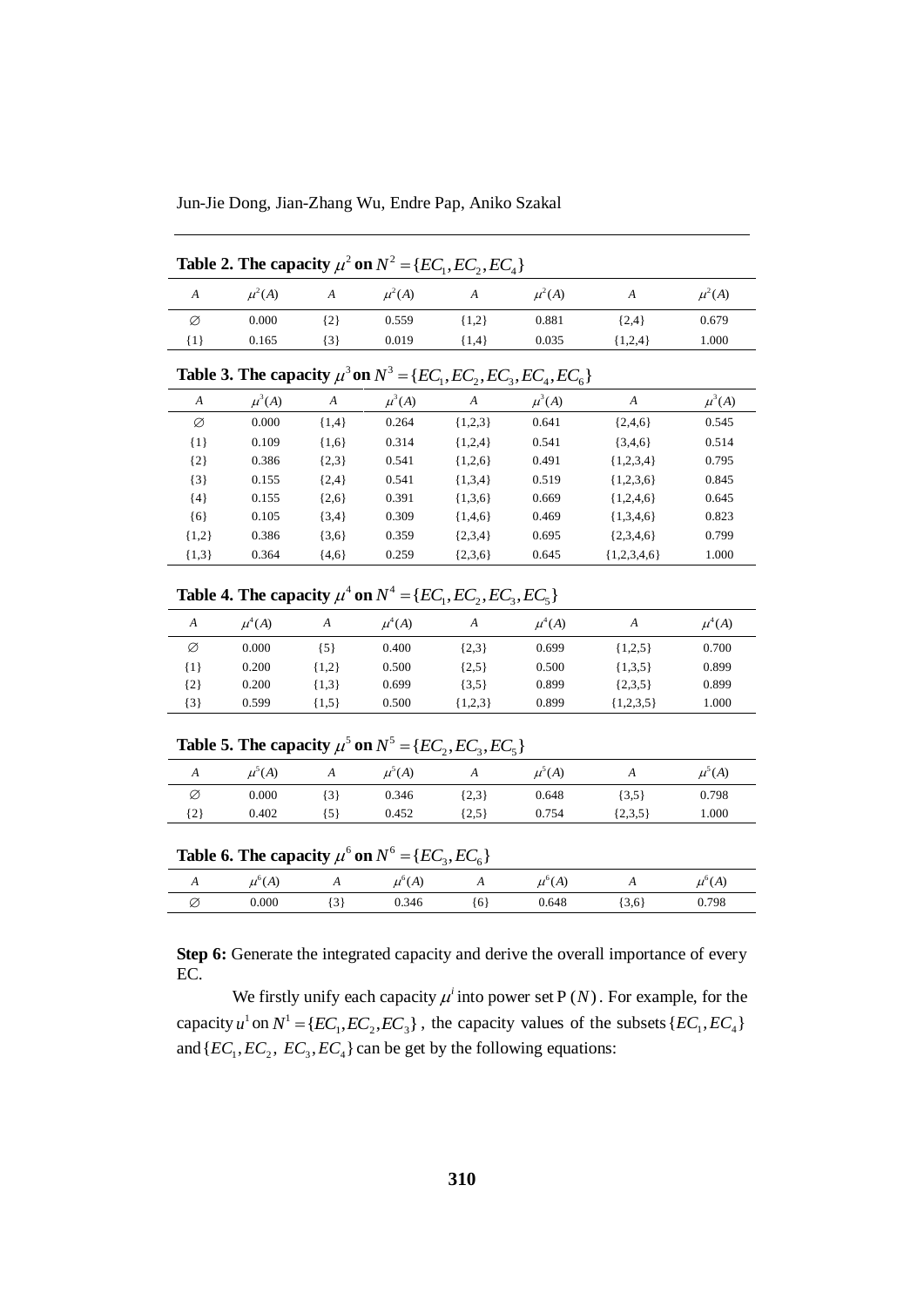$u^1(\{EC_1, EC_2\}) = u^1(\{EC_1, EC_2\} \cap N^1) = u^1$  $u^1({{EC_1, EC_4}}) = u^1({{EC_1, EC_4}}) \cap N^1 = u^1({{EC_1}}) = 0.170,$  $u^1(\lbrace EC_1, EC_4 \rbrace) = u^1(\lbrace EC_1, EC_4 \rbrace \cap N^1) = u^1(\lbrace EC_1 \rbrace) = 0.170,$ <br> $u^1(\lbrace EC_1, EC_2, EC_3, EC_4 \rbrace) = u^1(\lbrace EC_1, EC_2, EC_3, EC_4 \rbrace \cap N^1) = u^1(N^1)$  $u^1(\{EC_1, EC_4\}) = u^1(\{EC_1, EC_4\} \cap N^1) = u^1(\{EC_1\}) = 0.170,$ <br>  $u^1(\{EC_1, EC_2, EC_3, EC_4\}) = u^1(\{EC_1, EC_2, EC_3, EC_4\} \cap N^1) = u^1(N^1) = 1.000$ . (13) Then we can integrate these capacities according to their EC's weight: for  $\forall T \subseteq N$ ,<br>  $\mu(T) = \sum_{i=1}^{6} \lambda_i \mu^{i}(T) = 0.169 \times \mu^{1}(T) + 0.095 \times \mu^{2}(T) + 0.090 \times \mu^{3}(T)$  $(EC_1, EC_2, EC_3, EC_4)$  =  $u^*(\{EC_1, EC_2, EC_3, EC_4\} | N^*) = u^*(N^*) = 1.000$ <br>
en we can integrate these capacities according to their EC's weight: for  $\forall$ <br>  $\mu(T) = \sum_{i=1}^{6} \lambda_i \mu^i(T) = 0.169 \times \mu^1(T) + 0.095 \times \mu^2(T) + 0.090 \times \mu^3(T)$ 

$$
\mu(T) = \sum_{i=1}^{6} \lambda_i \mu^i(T) = 0.169 \times \mu^1(T) + 0.095 \times \mu^2(T) + 0.090 \times \mu^3(T)
$$
  
+0.237 ×  $\mu^4(T) + 0.250 \times \mu^5(T) + 0.159 \times \mu^6(T)$ . (14)

The integrated capacity  $\mu$  on  $N$  is shown in the Table 7.

| The integrated expansive $\mu$ on $\tau$ to shown in the radie $\tau$ .                |  |
|----------------------------------------------------------------------------------------|--|
| Table 7. The integrated capacity $\mu$ on $N = \{EC_1, EC_2, EC_3, EC_4, EC_5, EC_6\}$ |  |

|         |          |           |          | . .         | . .<br>$\cdot$ . | $\cdot$ .       | $\mathbf{U}$ |
|---------|----------|-----------|----------|-------------|------------------|-----------------|--------------|
| A       | $\mu(A)$ | A         | $\mu(A)$ | A           | $\mu(A)$         | A               | $\mu(A)$     |
| Ø       | 0.000    | ${3,4}$   | 0.469    | ${2,3,4}$   | 0.644            | ${1,3,4,5}$     | 0.572        |
| $\{1\}$ | 0.088    | $\{3,5\}$ | 0.411    | $\{2,3,5\}$ | 0.578            | ${1,3,4,6}$     | 0.695        |
| ${2}$   | 0.239    | $\{3,6\}$ | 0.502    | ${2,3,6}$   | 0.683            | ${1,3,5,6}$     | 0.614        |
| ${3}$   | 0.340    | ${4,5}$   | 0.224    | ${2,4,5}$   | 0.424            | ${1,4,5,6}$     | 0.465        |
| ${4}$   | 0.129    | ${4,6}$   | 0.297    | ${2,4,6}$   | 0.512            | ${2,3,4,5}$     | 0.691        |
| ${5}$   | 0.095    | ${5,6}$   | 0.263    | $\{2,5,6\}$ | 0.469            | ${2,3,4,6}$     | 0.796        |
| ${6}$   | 0.168    | ${1,2,3}$ | 0.701    | $\{3,4,5\}$ | 0.540            | $\{2,3,5,6\}$   | 0.731        |
| ${1,2}$ | 0.442    | ${1,2,4}$ | 0.555    | $\{3,4,6\}$ | 0.630            | ${2,4,5,6}$     | 0.583        |
| ${1,3}$ | 0.396    | ${1,2,5}$ | 0.489    | $\{3,5,6\}$ | 0.572            | $\{3,4,5,6\}$   | 0.702        |
| ${1,4}$ | 0.216    | ${1,2,6}$ | 0.610    | ${4,5,6}$   | 0.392            | ${1,2,3,4,5}$   | 0.838        |
| ${1,5}$ | 0.159    | ${1,3,4}$ | 0.525    | ${1,2,3,4}$ | 0.815            | ${1,2,3,4,6}$   | 0.976        |
| ${1,6}$ | 0.265    | ${1,3,5}$ | 0.444    | ${1,2,3,5}$ | 0.725            | ${1,2,3,5,6}$   | 0.887        |
| ${2,3}$ | 0.531    | ${1,3,6}$ | 0.566    | ${1,2,3,6}$ | 0.863            | ${1,2,4,5,6}$   | 0.771        |
| ${2,4}$ | 0.352    | ${1,4,5}$ | 0.288    | ${1,2,4,5}$ | 0.602            | ${1,3,4,5,6}$   | 0.743        |
| ${2,5}$ | 0.310    | ${1,4,6}$ | 0.394    | ${1,2,4,6}$ | 0.723            | ${2,3,4,5,6}$   | 0.844        |
| ${2,6}$ | 0.399    | ${1,5,6}$ | 0.336    | ${1,2,5,6}$ | 0.658            | ${1,2,3,4,5,6}$ | 1.000        |

Finally, the overall importance of the six  $\text{ECs}, I_\mu(EC_j)$  ( $j = 1, 2, ..., 6$ ), can be obtained as:  $I_{\mu}(EC_1) = 0.122$ ,  $I_{\mu}(EC_2) = 0.248$ ,  $I_{\mu}(EC_3) = 0.285$ ,  $I_{\mu}(EC_4) =$ ,  $0.121$ ,  $I_{\mu}(EC_5) = 0.059$ , and  $I_{\mu}(EC_6) = 0.165$ .

# **5. Conclusions**

In this paper, we propose the Choquet capacity and integral based methodology to identify the overall importance of ECs from the information contained in HOQ. The feasibility of the proposed method was demonstrated by the digital camera design example. The main idea of this method is to consider the information processing of HOQ as a Choquet capacity and integral based multicriteria classification model, and to represent the overall importance of ECs and the correlations between them by the Shapley importance indices and Shapley interaction indices, respectively. The main advantage of this method is that the final overall importance of each EC comprehensively reflects its importance to every CR as well as its interaction with every relevant EC associated with every CR. Further research can focus on the sensitivity analysis of thresholds  $\zeta, \eta$  to the final overall importance as well as the software of executing this method.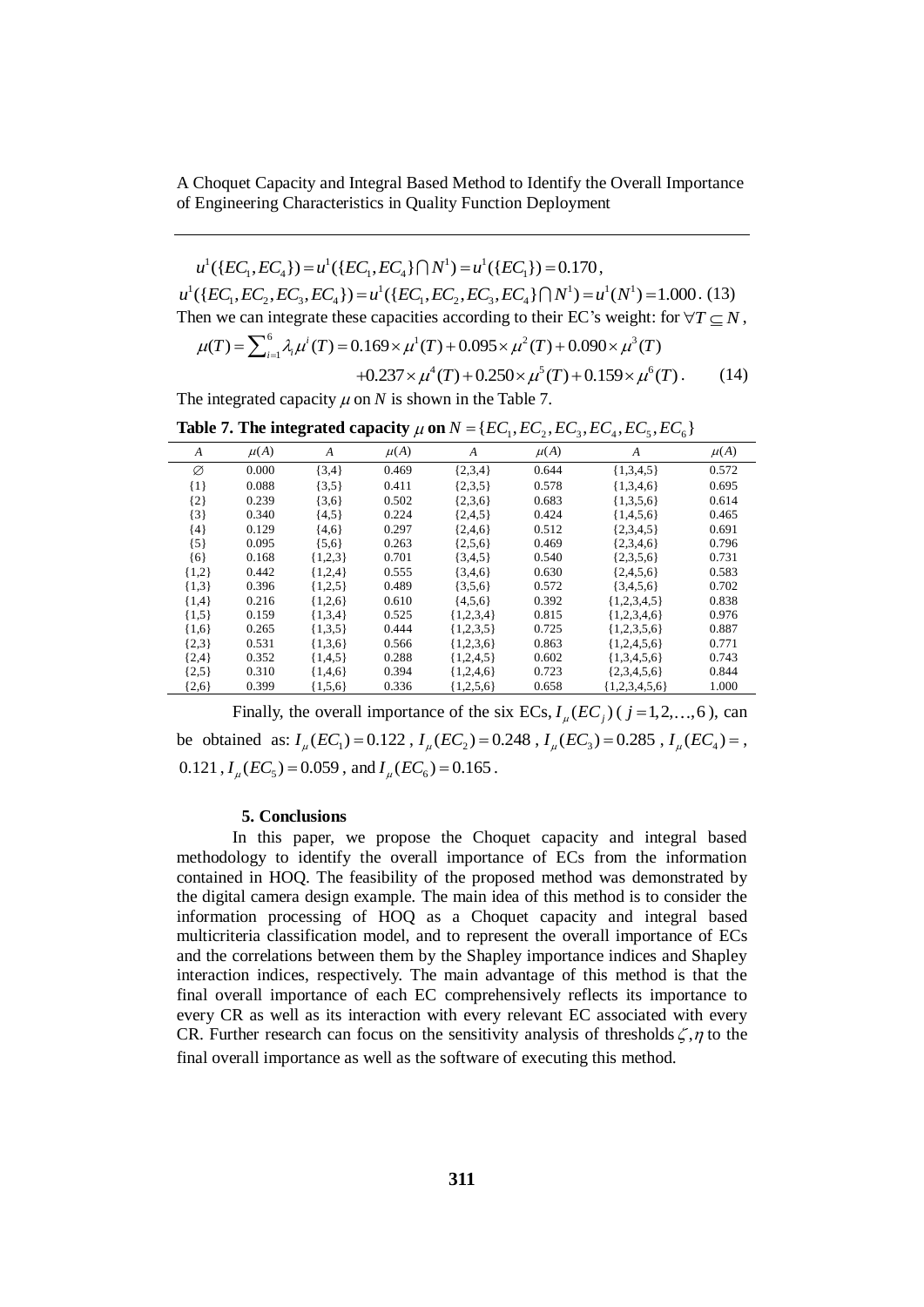# **Acknowledgements**

*The work was supported by the National Natural Science Foundation of China (Nos.71201110, 71502088, 71671096), the Zhejiang Provincial Natural Science Foundation (No. LY16G010001), the pre-research project of the cooperation center of Ningbo city and the China Academy of Social Sciences (No. ZX2015000099), and the K.C.Wong Magna Fund in Ningbo University. The third author thanks to the project MNTRS-174009 and to the project "Mathematical Models for Decision Making under Uncertain Conditions and Their Applications" by the Academy of Sciences and Arts of Vojvodina supported by Vojvodina Provincial Secretariat for Science and Technological Development.*

## **Appendix**

The code and annotations to identify the capacity  $\mu^4$  on  $N^4$  in Step 5 of the illustrative example in Section 4:

*#create 15 R vectors representing the normalized partial evaluations of 15 productions* P1<-c(0.51,0.22,1.00,0.50)

*# the symbol "<-" is the assignment operator, and "c" is R function for vector creation.* P2<-c(0.01,0.00,0.00,1.00)

P15<-c(0.34,0.33,1.00,0.00)

…

*# concatenate into a 15 row matrix using the "rbind" matrix creation function.* E4<- rbind(P1, P2, P3, P4, P5, P6, P7, P8, P9, P10, P11, P12, P13, P14, P15,) *# the indexes of the classes of the 15 productions are encode into a 15 element R vector.* I4<- c(4,1,3,1,2,2,2,5,3,2,4,3,5,3,4) *# the threshold value to separate the classes.*  $\varepsilon < 0.1$ *#the number of the relevant ECs.* n4<-4 *# a 2-additive capacity.*  $k < -2$ *# the preorder constraint matrix of the Shapley importance values* Asp <- rbind(c(3,1,0.1), c(3,2, 0.1), c(4,1, 0.1), c(4,2, 0.1)) # e.g., the first row of the matrix Asp means  $\phi^4(3) - \phi^4(1) \ge 0.1$ *# the interval constraint matrix constraint matrix of the Shapley interaction values* Aii <- rbind(c(1,2,0.1,1), c(1,3,-1,-0.1), c(1,4,-1,-0.1), c(2,3,-0.1,0), c(2,4,-1,-0.1),  $c(3,4,-1,-0.1))$ # e.g., the first row of the matrix Aii means  $0.1 \leq \phi^4(12) \leq 1$ . *# model and solve the quadratic program.* lsc <- ls.sorting.capa.ident (n4, k, E4, I4,  $\varepsilon$ , A.Shapley.preorder=Asp, A.interaction.  $interval = Aii)$ *# the identified capacity.* zeta(lsc\$solution)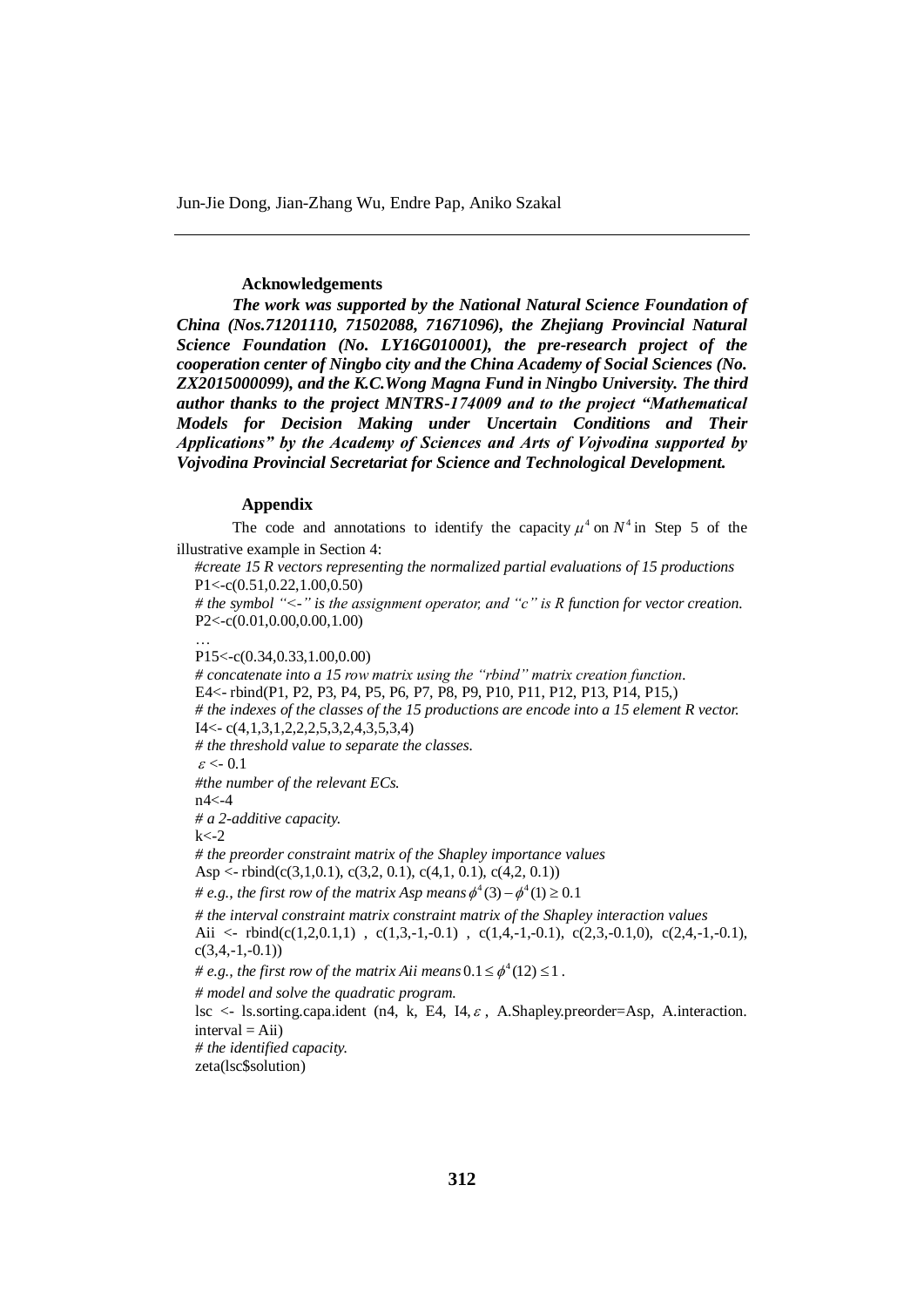*# the global evaluations of the 15 productions derived from the Choquet integral.* lsc\$glob.eval *#the Shapley values of the relevant ECs with respect to the identified capacity.* Shapley.value(lsc\$solution) *# the Shapley interaction indices of each pair of relevant ECs with respect to the identified capacity.* interaction.indices(lsc\$solution)

#### **REFERENCES**

[1] **Bottani, E. & Rizzi, A. (2006),** *Strategic Management of Logistics Service: A Fuzzy QFD Approach. International Journal of Production Economics,* 103(2), 585–599;

[2] **Cariaga, I., El-Diraby, T. & Osman, H. (2007),** *Integrating Value Analysis and Quality Function Deployment for Evaluating Design Alternatives. Journal of Construction Engineering and Management,* 133, 761- 770;

[3] **Chan, L.K. & Wu, M.L. (2005),** *A Systematic Approach to Quality Function Deployment with a Full Illustrative Example. Omega,* 33, 119-139;

[4] **Chen, Y., Fung, R.Y.K., Tang, J. (2006),** *Rating Technical Attributes in Fuzzy QFD by Integrating Fuzzy Weighted Average Method and Fuzzy Expected Value Operator. European Journal of Operational Research,* 174, 1553-66;

[5] **Choquet, G. (1953),** *Theory of Capacities. Annales de l'institut Fourier,* 5, 131–295 ;

[6] **Grabisch, M. (1995),** *Fuzzy Integral in Multicriteria Decision Making. Fuzzy Sets and Systems,* 69, 279–298;

[7] **Grabisch, M. (1997),** *K-order Additive Discrete Fuzzy Measures and their Representation. Fuzzy Sets and Systems,* 92, 167–189;

[8] **Grabisch, M., & Labreuche, C. (2008).** *A decade of application of the Choquet and Sugeno integrals in multi-criteria decision aid. 4OR: A Quarterly Journal of Operations Research,* 6, 1–44;

[9] **Grabisch, M., Kojadinovic, I. & Meyer, P. (2008),** *A Review of Methods for Capacity Identification in Choquet Integral Based Multi-Attribute Utility Theory Applications of the Kappalab R Package. European Journal of Operational Research,* 186, 766–785;

[10] **Hauser, J.R. & Clausing, D. (1988),** *The House of Quality; Harvard Business Review,* 66, 63–73;

[11] **Karsak, E.E. (2004),** *Fuzzy Multiple Objective Programming Framework to Prioritize Design Requirements in Quality Function Deployment. Computers and Industrial Engineering,* 47, 149–163;

[12] **Kwong C.K., Chen Y., Bai H. & Chan D.S.K. (2007),** *A Methodology of Determining Aggregated Importance of Engineering Characteristics in QFD. Computers and Industrial Engineering,* 53, 667-679;